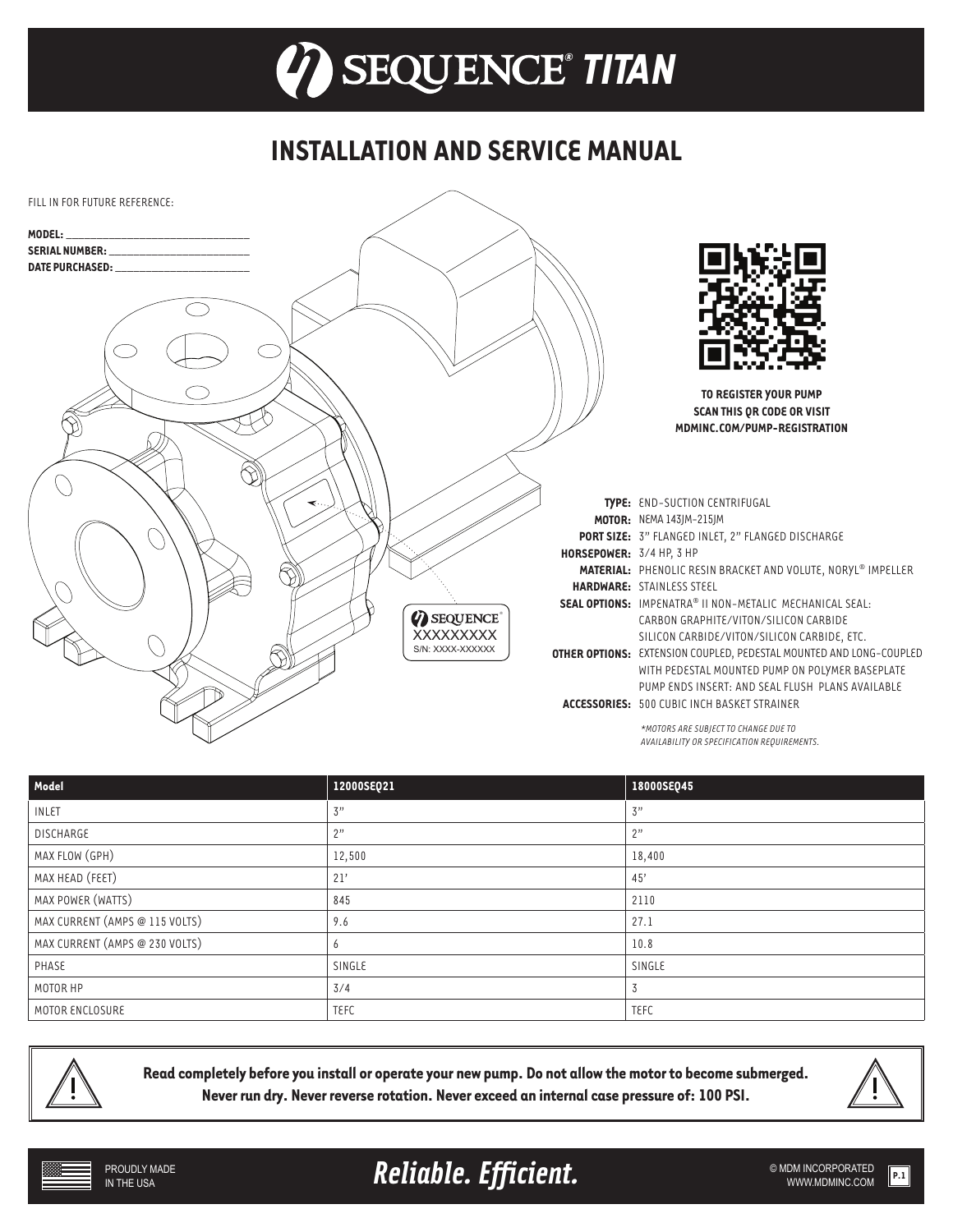## *® TITAN*

We congratulate you on your choice of the Sequence® Titan Centrifugal Pump. It has been carefully designed using the advantages of today's technology and carefully constructed to give you the dependability of yesterday. To insure proper performance, we urge you to carefully follow the instructions in this manual. If you have any questions, please call your supplier for assistance or visit www.mdminc.com/support.

## **INSTALLATION**

#### **Please read carefully. When properly installed, the Sequence® Titan Pump will provide dependable trouble-free service.**

- 1. Locate the pump as near the fluid source as possible. A flooded suction situation is preferred.
- 2. Mount motor base to a secure, immobile foundation.
- 3. The pipe fittings should be self-supported and in neutral alignment with each port. (i.e. Fittings must not be forced into alignment which may cause premature line failure or damage to the pump volute).
- 4. Never restrict the intake. Keep both input and discharge lines as free of elbows and valves as possible. Always use pipe of adequate diameter. This will reduce friction losses and maximize output.





### **WARNING: ALWAYS SHUT OFF ELECTRICAL POWER BEFORE INSTALLATION AND / OR SERVICING THIS PUMP.**

ALL ELECTRICAL WIRING SHOULD MEET STATE AND LOCAL ORDINANCES. IMPROPER WIRING MAY NOT ONLY BE A SAFETY HAZARD BUT MAY PERMANENTLY DAMAGE THE MOTOR AND/OR PUMP. 50HZ MOTORS ARE AVAILABLE. CONTACT YOUR SUPPLIER FOR INFORMATION.



## **ELECTRICAL HOOK-UP**

- 1. Check that supply voltages match the motor's requirements.
- 2. Check motor wiring and connect, according to instructions on motor, to match supply voltage.
- 3. Verify motor rotation with rotation meter. Incorrect rotation can cause serious damage to pump and/or motor. MDM Incorporated does not recommend checking rotation by quickly switching power on and off because serious damage can occur.
- 4. Power cord should be protected by conduit or by cable and be of proper gauge. It should be no longer than necessary.
- 5. Power should be drawn directly from a box with circuit breaker protection or with a fused disconnect switch.



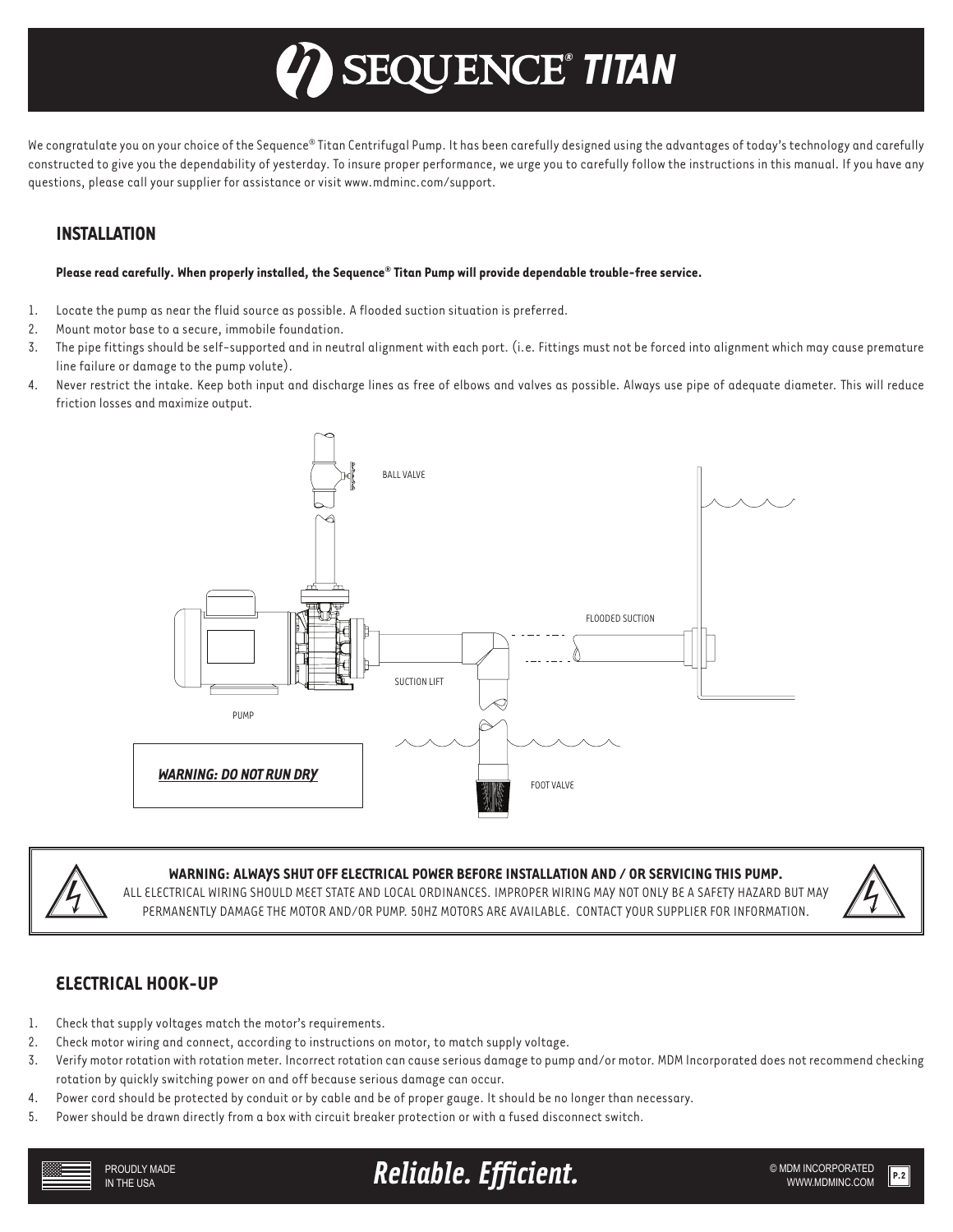# *® TITAN*

## **PUMP END ASSEMBLY**

- 1. Inspect all pump parts (O-ring, O-ring groove, impeller hub ID, motor shaft, etc.) and clean if necessary.
- 2. Check motor rotation prior to pump assembly.
- 3. Install threaded rod in end of the motor shaft, leaving .725" ± .005" extended beyond the end of the motor shaft. Use thread locker to secure in place, let cure overnight.
- 4. Install motor shaft heat shrink tubing sleeve at this time if required.
- 5. Place slinger over motor shaft.
- 6. Using a silicon based grease such as Molykote 111®, lightly grease the OD of the seal head casing/o-ring and the pump bracket seal bore. Press the seal head assembly into the pump bracket seal bore to stop by applying pressure only on the seal casing shoulder (do not press on the seal head carbon.), a 1-3/4" socket has the right clearance to press on the seal casing shoulder. Wipe away any grease squeeze out.
- 7. Lightly grease the seal seat (mating ring) o-ring and impeller hub ID, press the seal seat into the impeller hub to bottom, making sure the o-ring has not dislodged and the seal seat sits flat in the bottom of the impeller hub. Wipe away any excess grease. Lightly chamfer the impeller cap recess.
- 8. Align the bracket over the motor mounting holes and C face. Install bracket/motor mounting bolts and washers. Tighten to 75 in. lbs.
- 9. Place 3/16" square key in motor shaft keyway. If a motor shaft sleeve is installed, the end of the square key will slide underneath.
- 10. Clean both seal faces with a lint free tissue and alcohol. **Warning:** Do not use grease on the seal faces. Slide impeller onto motor shaft aligning key and keyways until seal faces touch.
- 11. Slide the impeller further towards the motor, compressing the seal and hold in place while placing rubber impeller washer over the threaded rod until it bottoms in contact with the motor shaft. Impeller metal washer is next placed on top of the rubber impeller washer, lightly grease the side of the metal washer that will contact with the rubber washer. Lock the impeller in place with the 3/8"-16 hex jam nut, tighten to 50 in. lbs.
- 12. Lightly grease the impeller cap o-ring gland, place the o-ring in the gland and lightly grease the outside of the o-ring and the impeller nose opening. Assemble the impeller cap w/ o-ring onto the threaded rod tighten to 50 in. lbs.
- 13. Place large o-ring into the o-ring gland in the pump bracket, use grease only if required.
- 14. Assemble volute into position aligning over impeller.
- 15. Secure volute to bracket using the supplied five 5/16"-18 x 4" through bolts with washers, lock washers and nuts and three 5/16"-18 x 1-1/4" long bolts with washers and lock washers into the molded inserts. Tighten all bolts to 75 in. lbs.
- 16. Apply thread sealant to the drain plug threads, tighten to seal.
- 17. Discharge hardware is supplied as it uses non-standard (and possibly hard to find) nuts.

## **DISASSEMBLY**

- 1. Shut off power to motor before disconnecting any electrical wiring from the motor.
- 2. Disassemble volute from bracket by removing the five 5/16"-18 x 4" long hex cap screws, and the three 5/16"-18 x 1.25" hex cap screws.
- 3. Pump/Bracket/Impeller Assembly may now be pulled back from the Volute.
- 4. Remove impeller eye 'cap' by unscrewing counterclockwise. Remove impeller locknut, unscrew counterclockwise. Slide impeller off of motor shaft.
- 5. Remove mating ring from impeller. Eye protection is strongly recommended. (If you are replacing the seal)
- 6. Detach bracket from motor.
- 7. Remove mechanical seal from bracket by pressing out from the back. Do not dig out from the front. (If you are replacing the seal).

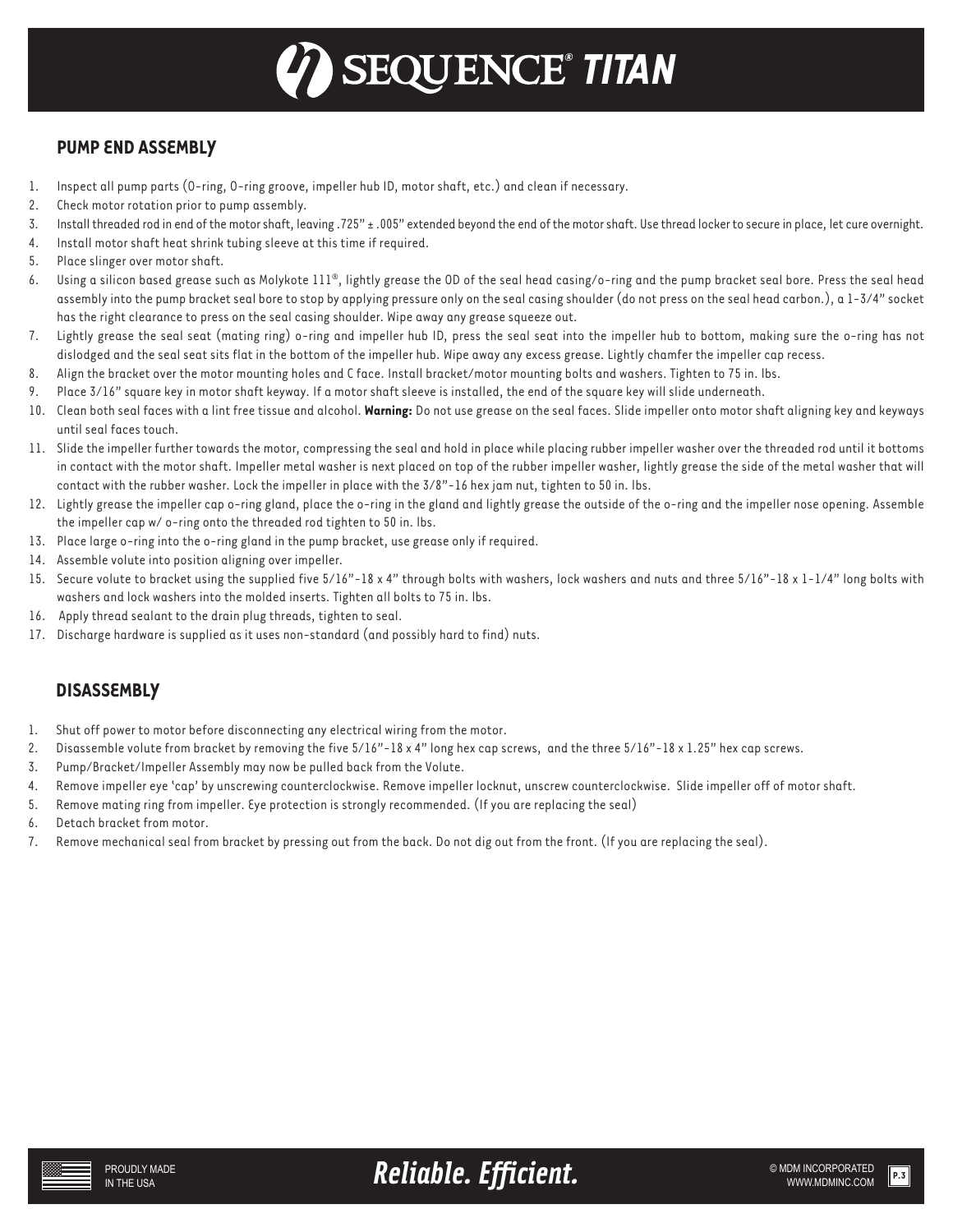

## **SEQUENCE® TITAN PUMP SCHEMATIC**



Reliable. Efficient. **Example 2018** SMDM INCORPORATED